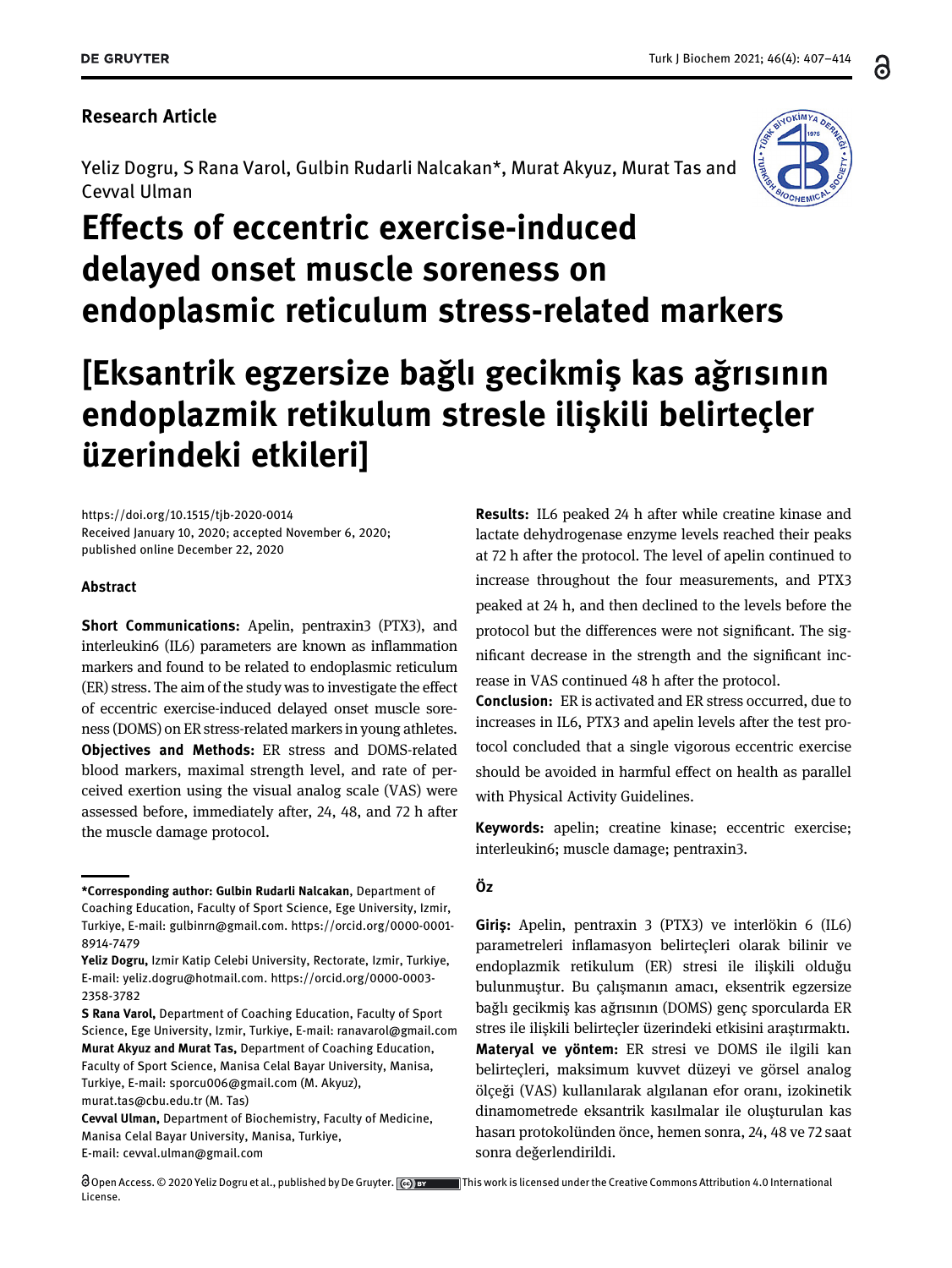**DE GRUYTER** 

Bulgular: IL6 DOMS protokolünden 24 saat sonra, kreatin kinaz (CK) ve laktat dehidrojenaz (LDH) enzim seviyeleri 72 saat sonra zirve yaptı. Apelin seviyesi dört ölçüm boyunca artmaya devam etti ve PTX3 24 saatte zirve yaptı, ardından protokolden önceki seviyelere düştü ancak farklar anlamlı değildi. Maksimal kuvvetteki önemli düşüş ve VAS'daki önemli artış protokolden 48 saat sonra devam etti.

Sonuç: Kas hasar testi protokolünden sonraki mevcut gözlemler IL6, PTX3 ve apelin düzeylerindeki artışlara bağlı olarak ER'nin aktive olduğunu ve ER stresinin oluştuğunu göstermektedir. Fiziksel Aktivite Rehberine paralel olarak, tek bir şiddetli eksentrik egzersizden sağlık üzerinde zararlı etkisi nedeniyle kaçınılması gerektiği sonucuna varılmıştır.

Anahtar Kelimeler: apelin; kreatin kinaz; eksentrik egzersiz; interlökin 6; kas hasarı; pentraksin3.

## Introduction

Endoplasmic reticulum (ER) within the cytoplasm of eukaryotic cells is the main organelle that serves the roles of free intracellular calcium storage, lipid synthesis, protein folding, processing and transport to the location it would function as well as ensuring protein quality control through this process [[1\]](#page-6-0). The newly synthesized proteins that enter into the ER fold after undergoing four phases with a high error probability (N-glycosylation, disulfide bond formation, hydroxylation, oligomerization). However, many factors such as calcium balance upset, hypoxia, oxidative stress, infection and heat stress may have negative effects on protein folding. This, in turn, causes ER homeostasis disturbance and unfolded or misfolded protein formation. This process is called ER stress.

A set of intracellular signaling pathways called unfolded protein response (UPR) is activated in order to prevent, correct ER stress or rehabilitate the homeostasis. UPR is a preventive response developed to improve protein folding capacity against ER stress, reduce misfolding and ensure homeostasis. The presence of a high number of misfolded proteins within ER despite this response may incapacitate the responses to stress. In such cases, the cell is triggered for apoptosis in order to avoid damage to the surrounding tissue. There are several cell death pathways that are considered to mediate the initiation of apoptosis with ER stress [\[2](#page-6-1)].

Besides being an adipocytokine, apelin is a neuropeptide and a cardiovascular peptide as well. Studies show that apelin regulates the apoptosis caused by ER stress being activated through UPR signaling pathways [\[3, 4\]](#page-6-2). Among acute phase proteins, interleukin 6 (IL6)

and pentraxin 3 (PTX3), are those which are produced by many cells and rapidly increase at early phases of inflammation [\[5, 6\]](#page-6-3). Studies report that ER stress-related inflammation causes IL6 increase [[7, 8\]](#page-6-4), while PTX3 increase may be an important preventer from ER stressrelated cell death [[9\]](#page-6-5). While exercise-based studies have found controversial results concerning apelin [[10, 11\]](#page-6-6), PTX3 [[12](#page-6-7)] and IL6 [[13\]](#page-6-8) have been shown to begin increasing with high-intensity exercise.

It can be seen in the related literature that ER stress has been studied in terms of its effects on many metabolic diseases as well as neural, inflammatory response and age-related degenerations. Although it plays significant roles in metabolic regulation, it is seen there is a limited number of studies on the ER stress interaction of the skeletal muscle and that studies available have looked at the curative effect of regular exercise resulting from the adaptation of skeletal muscles by employing regular exercise method. Since such diseases are also often linked to the presence of abnormal or unfolded proteins, one mechanism for the protective effects of exercise may be through activation of the UPR to increase the capacity to deal with unfolded proteins. Despite having a limited secretion function, skeletal muscle is intriguing in terms of UPR since it contains an extremely wide specialized ER network called sarcoplasmic reticulum [\[14](#page-6-9)].

Skeletal muscle is damaged and inflamed depending on the duration and intensity of the increased physical work capacity. The long-lasting impairment in muscle performance has been referred to exerciseinduced muscle damage, which causes an increase in inflammatory markers in the blood, associated with an increase of edema and delayed onset muscle soreness (DOMS), as well as a prolonged impairment in muscle strength, and range of motion. DOMS develops within 8–72 h following the unaccustomed and/or eccentric exercises, generally peaks in 24–48 h and disappears in 5–10 days [[15\]](#page-6-10). To the best of our knowledge, there is only one previous study showing that there is a relationship between DOMS and ER stress with the increase of ER stress proteins involved in UPR activation in the working muscles of the rats [\[16\]](#page-6-11).

Thus, the aim of the present study was to investigate the effect of DOMS after the eccentric exercise by measuring apelin, PTX3 and IL6 levels on the inflammatory mechanisms and possible endoplasmic reticulum stress in the athletes. It was hypothesized that apelin, PTX3, IL6, creatine kinase (CK) and lactate dehydrogenase (LDH) levels would increase following exercise-induced muscle damage, and there would be significant relationships between them.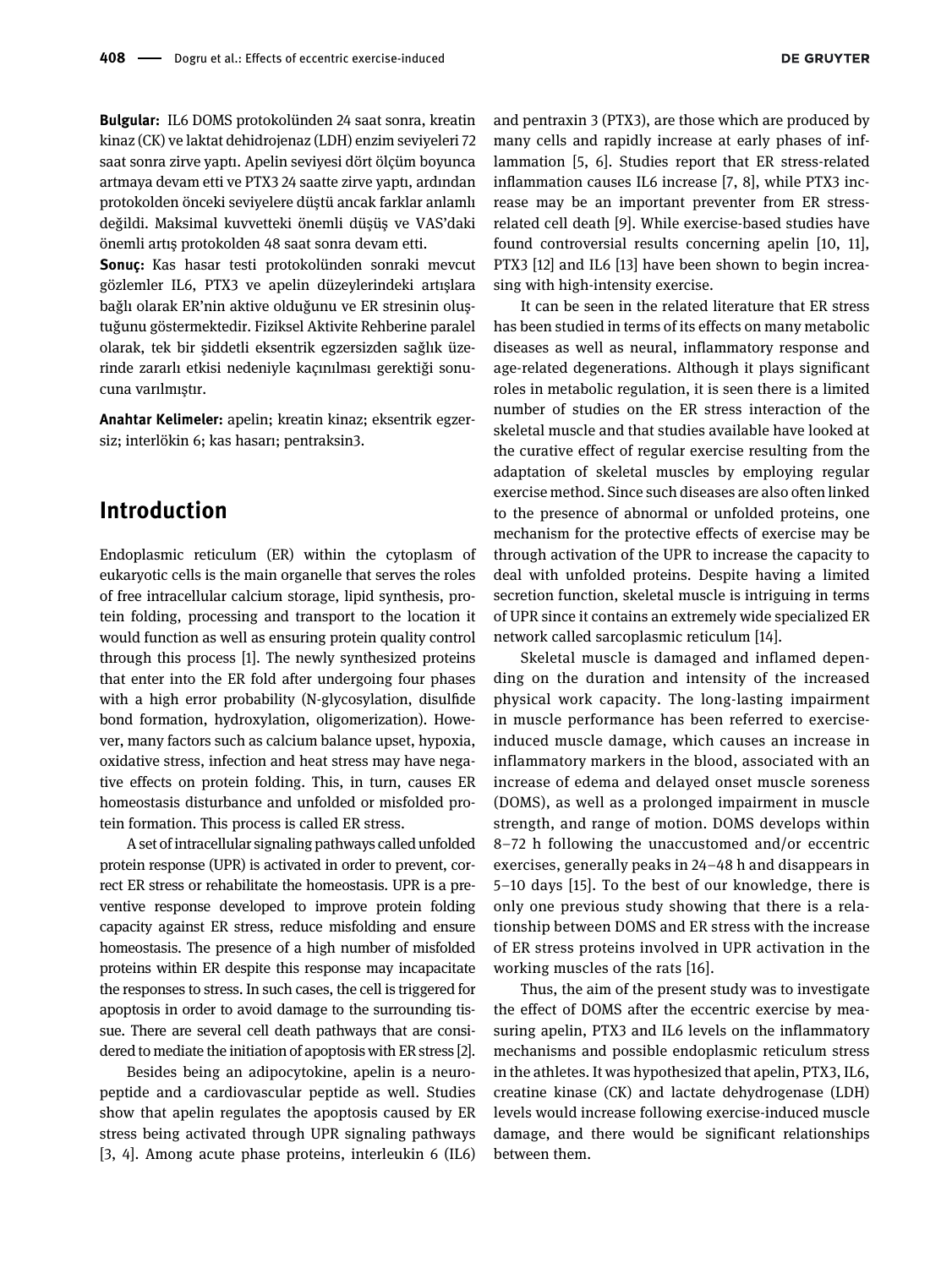## Methods

#### **Participants**

Eighteen healthy male football players from the U19 soccer league (training age:  $7.83 \pm 1.15$  years, age:  $18.8 \pm 0.43$  years, mass: 70.5  $\pm$  6.78 kg, height: 180  $\pm$  5.13 cm; body mass index (BMI): 21.8  $\pm$  1.66 kg m<sup>2</sup>, percentage of body fat (BF%): 8.51  $\pm$  1.8%) volunteered to participate in this investigation. All participants were active and were not following any specific diet regimen, nor chronically using medications or any supplements.

The subjects' rights were protected and written informed consents were obtained before the procedures according to the Helsinki Declaration. The experimental protocol was approved by the Local Scientific Research Ethics Board (approval no: 13/07/2016–20478486/ 278).

#### Experimental design

The repeated measures study design was used for this prospective laboratory experiment. Body mass and height were evaluated by an electronic scale (Seca 767, USA) and body fat % was measured by a body analyzer (Tanita, Body Composition Analyzer, BC-418, Tokyo, Japan) with overnight fasting. Muscle soreness protocol and maximal strength test measurements were performed using an isokinetic dynamometer (Isoforce, TUR Gmbh, Berlin, Germany). Blood samples were taken from all participants 5 times in total: before, immediately after, 24, 48, and 72 h after the muscle soreness protocol. Maximal strength test was performed after blood withdrawal and the perceived exertion level was assessed by a visual analog scale (VAS) [[4, 18](#page-6-12)]. The participants were instructed not to attend any physical activities, not to change their diets during the study period.

#### Maximal strength test

On each test day (4 days in total), the isokinetic dynamometer device was calibrated prior to measurements. Volunteers were fixed to the device with the help of apparatus in a sitting position without moving their femurs and chests. The rotation axis of the dynamometer was adjusted for each participant's height (lateral/femoral condyle). The test was conducted by measuring the maximal concentric strength output (peak torque- PT) during the 6 repeated knee flexionsextensions performed with the dominant leg at an angular velocity of 60°/s and the highest peak torque value obtained from the repetitions was recorded [[19](#page-6-13)]. The participants were provided with verbal motivation during the test by the researchers. Maximal strength tests were performed 5 times in total for the subsequent 4 days, between 09:30 and 10:30, as before, immediately after and at the 24th, 48th and 72nd hours after the muscle soreness protocol.

#### Muscle soreness protocol

The protocol consisted of repeated 6 sets x 10 unilateral eccentric/ concentric actions of knee flexors at an angular velocity of 60°/s. The participants were told to put maximum effort during the eccentric phase of each knee flexion and to take their legs back to the initial positions during the concentric phase. 45 s-recovery periods were

allowed between sets. This protocol, aiming to create damage on the hamstring muscle of the dominant leg was previously used by Cockburn et al. and Harrison and Gaffney [[19, 20\]](#page-6-13).

#### Blood analysis

Venous blood samples (9 mL) were taken in a sterile vacutainer tube by a phlebotomist between 09:00 and 09:30 in the morning. Serum was separated by centrifugation, and samples were stored at −80 °C until a batch assay was performed for all samples. CK and LDH measurements on the Unicel DxC 800 Synchron Clinical System device from Beckmann Coulter (Ireland Inc.), kits with the spectrophotometric method were used in the analysis. Daily inner quality tests and monthly outer quality tests were done regularly by the lab experts.

Apelin levels in blood samples were assessed by Enzyme-Linked ImmunoSorbent Assay (ELISA) method with commercial kits (Sigma-Aldrich, Saint Louis, Mo, USA). The inter and intraassay coefficient of variation (CV) for apelin at level 5.84 pg/mL were <15% and <10%, respectively. PTX3 levels in blood samples were examined by the ELISA method with commercial kits (R&D Systems Bio-Techne, Minneapolis, USA). The inter and intraassay CV for PTX3 at level 0.025 ng/ mL were 6.2 and 3.8%, respectively. IL6 levels in blood samples were examined by the ELISA method with commercial kits (Diaclone Sas, Besancon, Cedex, France). The inter and intraassay CV for IL6 at level 2 pg/mL were 7.7 and 3.6%, respectively.

#### Statistical analyses

Statistical analyses were conducted on the SPSS (version 23.0, SPSS Inc, Chicago, IL, USA) statistical package program. For normality (Shapiro-Wilk) testing, the Friedman F and Dunn-Bonferroni post hoc tests were used to compare repeated measures of the group. Because of the normally distributed data, repeated measures ANOVA and the Bonferroni post hoc procedure were performed only for the repetitive maximal strength (peak torque) test result, and the effect size of the difference was evaluated using the classification of Cohen (<0.2 trivial, 0.2≤d<0.5 small, 0.5≤d<0.8 moderate, d≥0.8 large effect size). The Spearman Rank Correlation Coefficient Test was used to determine the level of correlation between the change ratios (%) data according to the measurement of before the test. Descriptive statistics were reported as the mean  $\pm$  SD. The level of statistical significance was set at p≤0.05.

The sample size was calculated on the basis of the previously reported the mean change of the PT values measured in the isokinetic dynamometer in the study conducted by Cockburn et al. [\[19\]](#page-6-13). Power analysis using a power of 80% and a significance of p=0.05 showed that at least 10 subjects had to be recruited to detect a minimum clinically significant difference of PT score between the measures, when the mean expected value in the first measure was 123 with a standard deviation of 3 and the mean expected value in the second measure was 115 with a standard deviation of 5. The possibility of drop out during the study period, the sample size taken was 18.

## Results

All parameters of participants measured before (1), immediately after (2), 24 h (3), 48 h (4), and 72 h after (5) the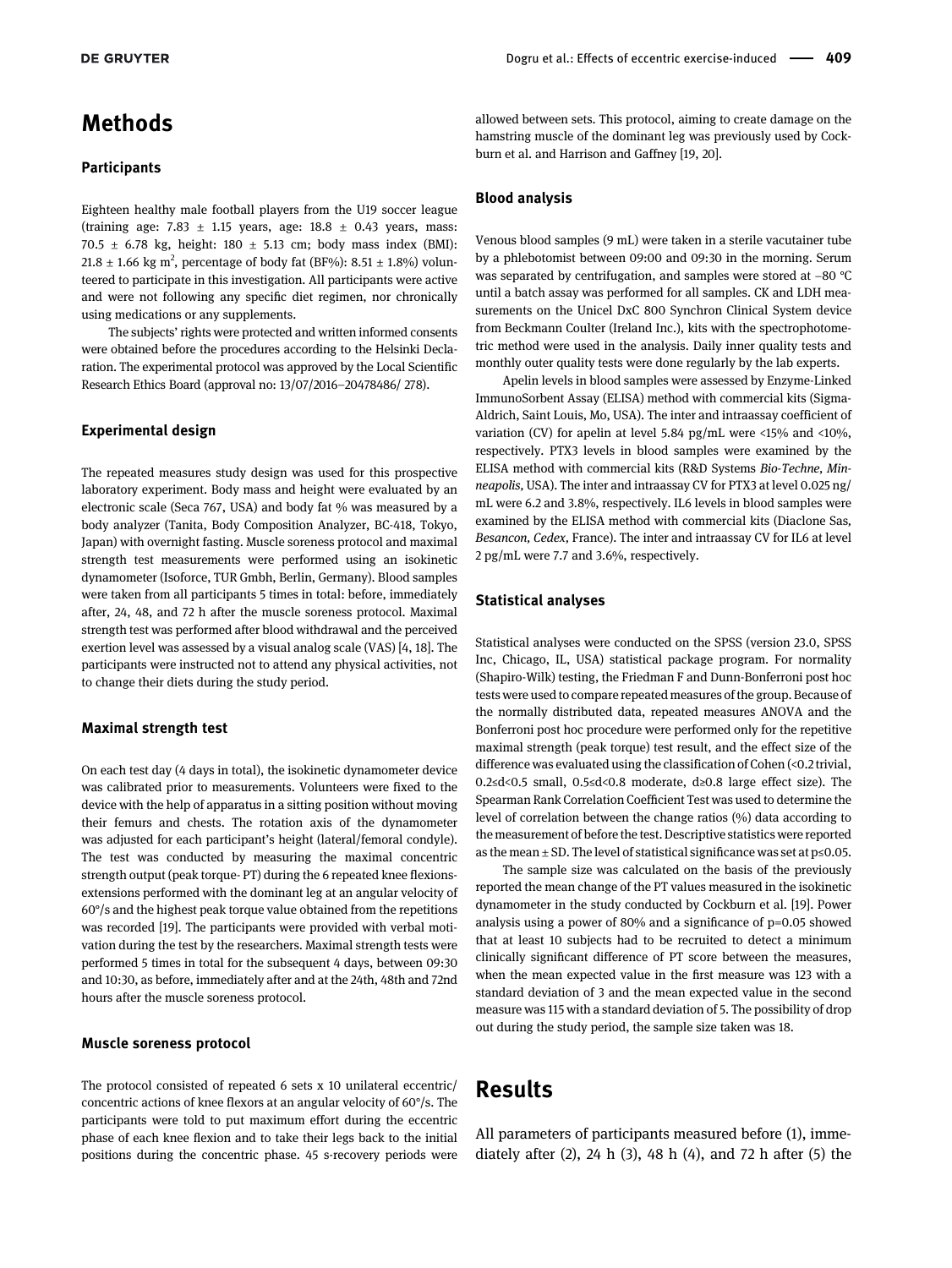exercise protocol are shown in [Table 1](#page-3-0). The results obtained from the 1st and 2nd measures showed a non-significant increase for apelin and PTX3, a significant increase in IL6, CK, LDH levels and VAS (p<0.05) and a significant decrease in PT as the strength test results  $[F=34.679, p<0.000,$ η $ρ<sup>2</sup>=0.671$ ]. The significant difference was found in all parameters except PTX3 and apelin in the repeated measures. It was seen that PTX3 and IL6 levels reached their maximum levels (peak) in the measurements at the 24th hour; and apelin, CK, and LDH level at the 72nd hour.

Change ratios (%) according to the measurement of before the test for all parameters were calculated using formula:  $2-1/1\times100$ . According to the results, CK increased 28.6,132, 181, and 135%; LDH increased 19.4, 22.4, 94.7, and 161%; apelin changed 0.8%, −0.3, 1.1, and 1.5%; PTX3 increased 32,110.7, 42.3, and 23%; IL6 increased 87, 99, 69.6, and 94%; VAS also increased dramatically 1069, 1887, 2142, 2073%, while PT decreased −16.6%, −24.2%, −26.5%, and −18.3% respectively ([Figure 1](#page-3-1)).

There were significant correlations between change ratios (%) according to the first of repeated measurements for all parameters shown in [Table 2.](#page-4-0)

## **Discussion**

The aim of the present study is to examine the effects of the eccentric exercise-induced DOMS on apelin, PTX3, and IL6 parameters which are known as inflammation markers and are found to be related to ER stress as well. However, no study has been found on the relationship between DOMS and ER stress in the related literature.

The only study related to the aim of our research, carried out by Pereira et al. (2016) on ER stress and DOMS relationship suggested the hypothesis that excessive training model involving eccentric exercise may cause ER stress on the skeletal muscles (extensor digitorum longus



<span id="page-3-1"></span>Figure 1: Change ratios (%) according to the measurement of before the test for all parameters.

and soleus) of rats. They performed downhill and uphill level running protocols designed with similar external loadings (intensity with volume) for eight weeks on rats and examined ER stress proteins (BiP, ATF-6, pIRE1, pPERK, and peIF2alpha) that participate in UPR activation in the two-week recovery period. As a result, they stated that protein synthesis in the UPR pathways increased in both muscle groups examined in the downhill running group and that the values did not go back to normal in the recovery period, which confirmed their hypothesis [\[16](#page-6-11)].

It was seen in the literature review, that due to the negative relationship of apelin level with coronary artery diseases, particularly with endothelium dysfunction and the curative effects of regular aerobic exercise [\[17\]](#page-6-14), apelin and exercise interaction has been studied on the elderly or individuals with metabolic diseases, especially diabetes; however, study results have revealed different findings. Apelin levels have been reported to increase significantly after eight-week aerobic training in the middle-aged and older group [\[17\]](#page-6-14), after 12-week aerobic training in type two diabetes and overweight group [[21\]](#page-6-15), at the end of six months in the aerobic exercise group and aerobic and

<span id="page-3-0"></span>

|  |  |  |  | Table 1: Changes in biochemical markers, muscle function, and perceived exertion following exercise-induced muscle damage (mean ± SD). |
|--|--|--|--|----------------------------------------------------------------------------------------------------------------------------------------|
|--|--|--|--|----------------------------------------------------------------------------------------------------------------------------------------|

|                 | before(1)       | after(2)                   | 24 h after(3)             | 48 h after(4)                    | 72 h after(5)                        | p-Value |
|-----------------|-----------------|----------------------------|---------------------------|----------------------------------|--------------------------------------|---------|
| Apelin, $pg/mL$ | $942 \pm 18.4$  | $949 \pm 21.6$             | $938 \pm 23.9$            | $952 \pm 17.4$                   | $956 \pm 38.3$                       | 0.053   |
| PTX3, ng/mL     | $1.67 \pm 0.69$ | $2.07 \pm 0.79$            | $2.94 \pm 2.14$           | $2.15 \pm 1.06$                  | $1.86 \pm 0.87$                      | 0.075   |
| IL6, pg/mL      | $1.86 \pm 0.39$ | 3.35 + 1.90 $^{\Omega}$    | 3.49 + 1.92 $^{\Omega}$   | $3.02 + 1.01$ <sup>Q</sup>       | 3.46 ± 0.96 $^{\Omega}$              | 0.003   |
| CK, U/L         | $236 \pm 150$   | $297 + 178$                | $882 \pm 696$ $^{\Omega}$ | 3922 + 8804 $^{\Omega}$          | $12083 + 28110$                      | 0.001   |
| LDH, U/L        | $178 \pm 23.6$  | $213 + 34.3$ <sup>0</sup>  | $216 + 36.9$ <sup>0</sup> | 352 + 462 $^{\Omega}$            | $468 \pm 506$ $^{\Omega}$            | 0.000   |
| PT, Nm          | $216 \pm 21.6$  | $179 \pm 16.6$ $^{\Omega}$ | $163 + 22.4$ <sup>0</sup> | $158 + 31.7$ $^{0\beta}$         | $176 \pm 24.6$ <sup>0</sup>          | 0.000   |
| $VAS (1-10)$    | $0.15 \pm 0.17$ | $3.48 \pm 0.47$            | 5.41 + 0.38 $^{\Omega}$   | 6.26 ± 0.39 $^{\Omega\beta \in}$ | 5.93 ± 0.35 $^{\Omega}$ <sup>8</sup> | 0.000   |

PT, peak torque; PTX3. pentraxin 3; IL6, interleukin 6; CK, creatine kinase; LDH, lactate dehydrogenase; VAS, visual analog scale; Ω: shows statistically significance when compared to (1), β: shows statistically significance when compared to (2), €: shows statistically significance when compared to  $(3)$ .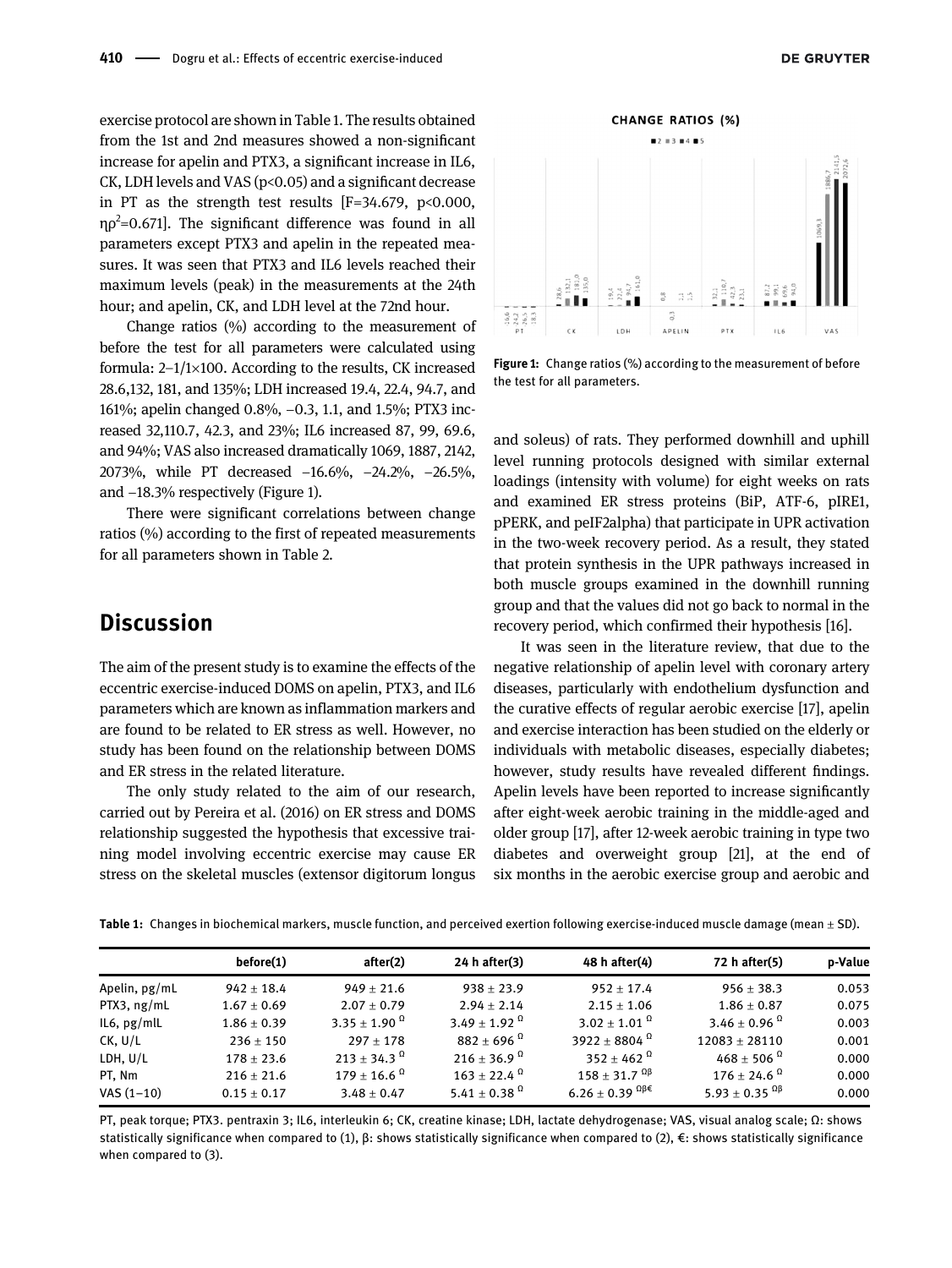|        | PTX3                                                   | IL6                                                  | СK                                           | PT                                                                                                         | <b>VAS</b>                                                                                                                     |
|--------|--------------------------------------------------------|------------------------------------------------------|----------------------------------------------|------------------------------------------------------------------------------------------------------------|--------------------------------------------------------------------------------------------------------------------------------|
| Apelin | Apelin <sub>3</sub> -PTX3 <sub>2</sub><br>$r = -0.600$ | Apelin <sub>2</sub> -IL6 <sub>2</sub><br>$r = 0.486$ | $CK_{5}$ -Apelin <sub>5</sub><br>$r = 0.783$ | Apelin <sub>2</sub> -PT <sub>2</sub><br>$r = 0.474$<br>Apelin <sub>2</sub> -PT <sub>5</sub><br>$r = 0.548$ |                                                                                                                                |
| IL6    | $IL65$ -PTX3 <sub>4</sub><br>$r = 0.581$               |                                                      | $CK_{5}$ -IL6 <sub>3</sub><br>$r = 0.700$    | $IL64 - PT5$<br>$r = 0.505$                                                                                |                                                                                                                                |
| CК     | $CK_4$ -PTX <sub>5</sub><br>$r = -0.842$               | $CK2$ -IL6 <sub>5</sub><br>$r = 0.554$               |                                              |                                                                                                            | $CK_{3}$ -VAS <sub>4</sub><br>$r = -0.829$<br>$CK_{3}$ -VAS <sub>5</sub><br>$r=-0.829$                                         |
| LDH    | $LDH_4$ -PTX3 <sub>5</sub><br>$r = -0.552$             | $LDH2$ -IL6 <sub>3</sub><br>$r = 0.641$              | $CK_4$ -LDH <sub>4</sub><br>$r = 0.927$      | $LDH_4-PT_5$<br>$r = 0.484$                                                                                | $LDH2-VAS3$<br>$r=-0.736$<br>$LDH_2$ -VAS <sub>4</sub><br>$r=-0.783$<br>$LDH2-VAS5$<br>$r=-0.723$<br>$LDH5-VAS3$<br>$r=-0.728$ |

<span id="page-4-0"></span>Table 2: Significant correlations between change ratios (%) according to the first measurement for all parameters.

PT, peak torque; PTX3, pentraxin 3; IL6, interleukin 6; CK, creatine kinase; LDH, lactate dehydrogenase; VAS, visual analog scale.

resistance exercise group in patients with type 2 diabetes divided into different exercise groups [\[22\]](#page-6-16), and after 6-week high-intensity interval training in hypertensive elderly individuals [\[23](#page-7-0)]. In the study carried out by Besse-Patin et al. (2014), it was found that apelin mRNA level increased in the skeletal muscle of obese individuals while the basal apelin level in the circulation remained the same at the end of an 8-week endurance training program. This finding was interpreted as the apelin expression is induced by exercise signaling pathways, can be secreted by human primary myotubes in vitro and can act as a new exercise regulator myokine with autocrine/paracrine activation [\[10](#page-6-6)].

In contrast with these studies, some others state that aerobic exercise decreases apelin levels. In these findings, it is thought that the positive correlation between apelin levels and BMI may have an effect; and the fact that basal plasma apelin level is higher in obese individuals compared with thin individuals or that exercise programs ending in weight or body fat loss decrease basal apelin levels may prove this hypothesis [\[11, 24](#page-6-17)].

In the only study examining the effect of acute exercise on apelin levels Shaibani, Shemshaki, and Hanachi (2011) examined the effect of single-session interval exercise on apelin levels in elite female runners (n=15) prior to and following the exercise as well as at the 24th hour after the exercise [\[11\]](#page-6-17). Compared with the pre-exercise level, post-exercise plasma apelin level was observed to decline, while increasing significantly 24 h after the exercise (p=0.001), which was not significantly different from the pre-exercise level [[23\]](#page-7-0).

In our study, on the other hand, there was no significant difference between the first and the repeated measurements of apelin level after the muscle damage protocol. The apelin levels observed after the exercise may have been caused by the nature of the exercise protocols performed.

It is reported that increased cardiorespiratory fitness elicits anti-inflammatory and cardio-protective effects, which reduce the risk of cardiovascular disease [\[25\]](#page-7-1). It is stated in the literature that basal PTX3 level, a marker of inflammation, is low in individuals with obesity and metabolic syndrome [[26\]](#page-7-2), whereas it is high in trained athletes [[27\]](#page-7-3) and that PTX3 levels go up with the chronic [[25](#page-7-1)] effect of exercise given to obese or healthy individuals, which all support this idea.

Regular exercise could prevent cardiovascular morbidity by decreasing systematic inflammation, while excess inflammation can be reduced by anti-inflammatory protein PTX3 as well. In their study, Slusher et al. (2017) reported that although the basal PTX3 level of obese participants were lower after a single session aerobic exercise performed with 75% of VO<sub>2</sub>max, it remarkably fell immediately after the exercise both in obese and normal-weight participants (p <0.05), and went up to reach the basal values 1 h after the exercise [\[28](#page-7-4)].

Although no study has been found concerning the relationship between PTX3 and muscle damage in the literature, there is one study reporting that high-intensity exercises like cycling and resistance exercise, which go up gradually and are performed until voluntary exhaustion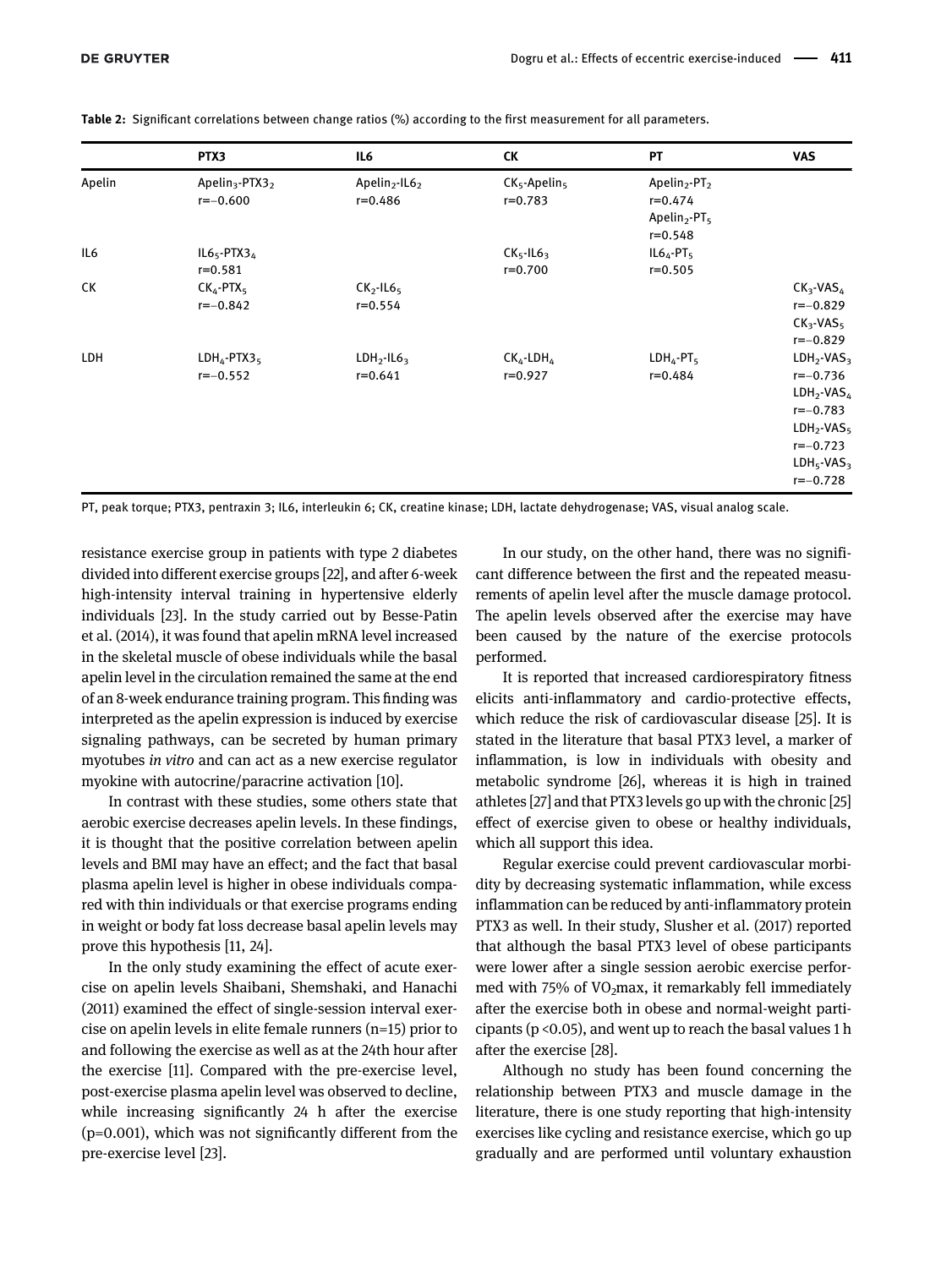unlike aerobic exercise, increase plasma PTX3 values significantly [[12\]](#page-6-7). Similarly, although no significant difference was found between measurements in our study, it can be seen that measurement results are higher immediately after (2) and 24 h after the exercise (3) compared with the pre-exercise levels (1) and this level decreased in the following 4th and 5th measurements, but did not fall back to the basal level (1).

In contrast with the anti-inflammatory effects of regular exercise, acute high-intensity and prolonged exercises are known to increase stress hormones as well as the number and functions of several immune cells, activate an acute-phase inflammatory response, increase the secretion of cytokines such as IL6 and inflammatory mediators and cause serious tissue damage [\[12, 13\]](#page-6-7). It is reported that IL6 secretion, regardless of the exercise type, increases in direct proportion to duration and intensity after both acute and chronic exercises, which may reach 25–100 times of the basal level [\[29\]](#page-7-5). Correspondingly, the evident increase in plasma IL6 concentrations following different exercise protocols based on maximum eccentric contractions has been revealed by many studies [[12, 13, 27\]](#page-6-7). In one study comparing the effects of three different types of exercise, it was shown that in high-intensity exercises like cycling (respectively 0.89–1.40–0.99 pg/mL) and resistance exercises  $(0.66-1.03 - 1.06 \text{ pg/mL})$  which increase gradually and are performed until volitional exhaustion, plasma IL6 levels measured before, immediately after and 1 h after the exercise went up significantly; however, no change was observed after the aerobic exercise session [[12\]](#page-6-7).

Although the finding that ER stress-induced inflammation causes IL6 increase [\[7, 8\]](#page-6-4) supports the result of our study, the limited number of studies on IL6 and exerciserelated DOMS interaction in the literature restrict our discussion. For instance, as a result of muscle soreness protocol induced by eccentric exercise to 12 male participants, IL6 reached the peak level at the 6th hour [\[30](#page-7-6)]; while in another study, IL6 level peaked at the 24th hour after the eccentric exercise performed.

When the abovementioned studies are compared, both the basal and post-exercise IL6 levels we obtained are seen to be higher. This is considered to be caused by the effect of the positive correlation between IL6 and  $VO<sub>2</sub>$ max, one of the markers of physical fitness [\[25\]](#page-7-1) since the study participants consisted of athletes attending regular training.

Eccentric or unaccustomed exercise has been reported to induce muscle soreness and muscle damage. The structural damage of muscle cell is accompanied by the leakage of proteins such as CK and LDH out of the cell and into the circulation [\[31\]](#page-7-7). Significant serum CK elevations response to exercise may vary depending on the exercise

type: In normal resting conditions, plasma CK is approximately 100°IU/L. However, following eccentric exercise, circulating levels of CK have been known to rise to 40,000°IU/L [\[32\]](#page-7-8). In our study, CK increase was 29, 132, 181 and 135% day by day, and the mean highest value reached was 12083°U/L. In other studies, after performing 50 maximal eccentric elbow flexor contractions, 55% of participants had CK elevations >2000°IU/L at 4 days after exercise; 25% had CK elevations >10,000°IU/L; 13% had levels>20,000°IU/L. Another study found significant increases in CK (approximate mean of 15,000°IU/L) after repetitive eccentric elbow flexor contractions in collegeage males [[33](#page-7-9)]. Though It is possible that the CK response to exercise depends on the individual's physical characteristics or training background, CK peaks in 2–4 days whereas it is reported to reach its peak on the 5th day after high-intensity eccentric exercise but at an earlier time after downhill running and is at a lower level than maximal and high-intensity eccentric exercise [[34](#page-7-10)]. In our study, CK peaked at the 72nd hour. Based on this finding it is possible to mention muscle damage with the protocol performed. LDH is another marker of muscle damage and has been shown to increase following eccentric exercise [[35\]](#page-7-11). In the present study, it is observed to reach its maximum level at the 72nd hour. Similarly, LDH plasma levels following a 130°km cycling race increases and may remain elevated for up to 72 h in trained cyclists [\[36\]](#page-7-12). Peak torque deficits are most pronounced 24–48 h following DOMS-inducing exercise. The duration of strength reduction is also greater following eccentric activity and may require up to 8–10 days to return to normal baseline levels. In the present study, isokinetic concentric knee extension PT values decreased %−17, %−24, %−27, and %–18 respectively according to the measurement of before the test. Exercise protocol, fibril type, contraction type, and the size of the muscle involved in the movement are known to affect the strength and muscle sensitivity caused by DOMS. Significant differences were shown in isokinetic eccentric PT of the elbow flexors at 0 h (43.5%), 24 h (38.8%) and 48 h (−32%) following repetitive eccentric contractions using an isokinetic dynamometer. The duration of strength recovery may have important implications for the athlete as an alteration in the strength ratio of agonist to antagonist muscle groups may contribute to an increased risk of injury [\[37](#page-7-13)].

Change ratios (%) according to the first measurement reflecting the relative values were used in the correlation analysis because of different sizes and different units of the parameters in the study. The significant correlations found between CK and LDH, CK and LDH as well as PT and VAS as a result of repeated measurements in our study support the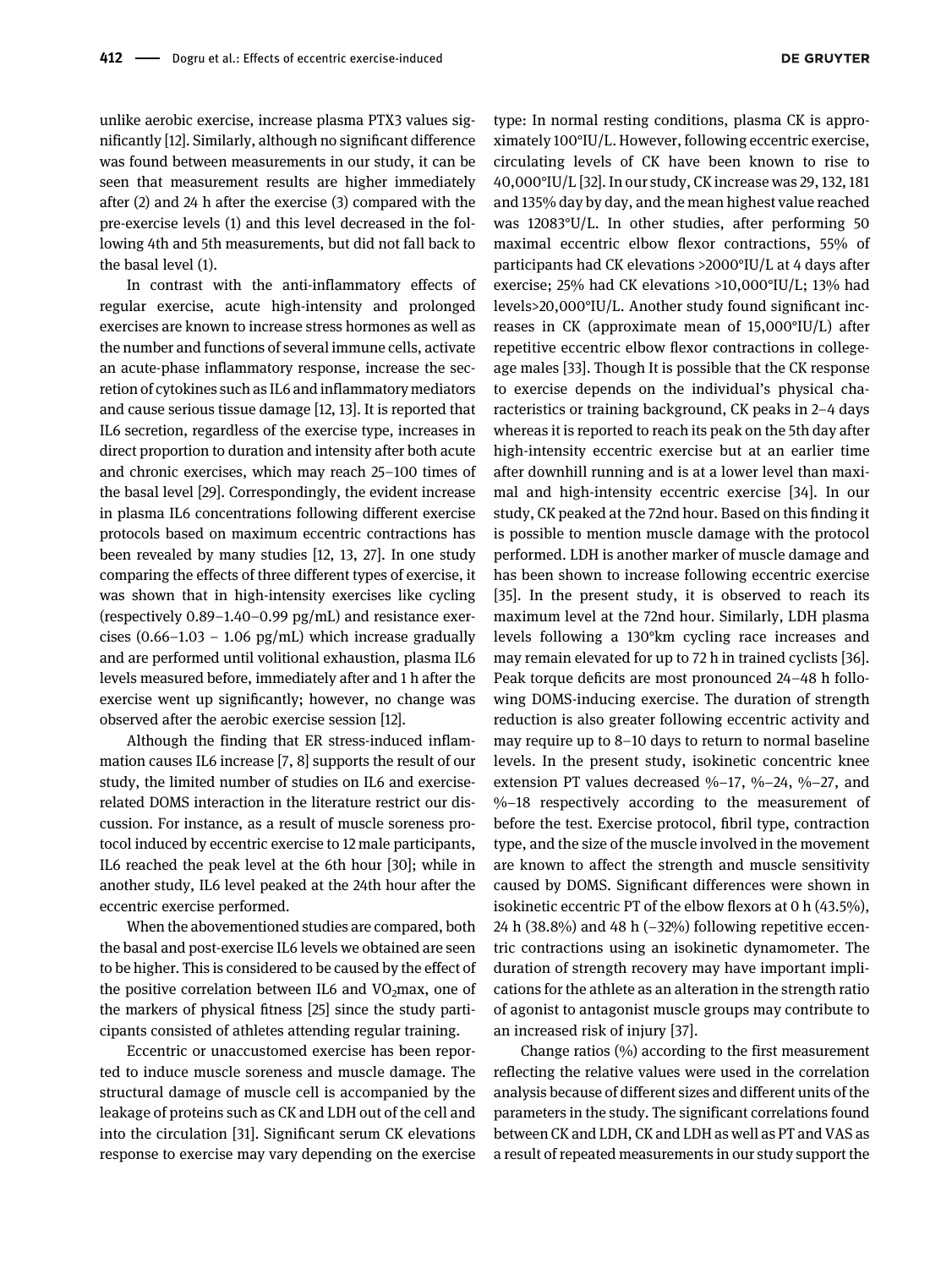existence of DOMS created with exercise; and based on the correlations found between apelin and PT, IL6 and PTX3, CK, and between PTX3, IL6, apelin and CK and LDH, it can be considered that apelin, PTX3 and IL6, whose interaction with pathways have been revealed and which are also ER stress markers, can be used as DOMS markers in future studies as well.

The major limitations of the current study are the absence of concurrent assessment of ER stress-related marker proteins by in vitro methods, the absence of a control group, and uncontrolled design for the testing process. Although with limitations our study suggests a different way of understanding and discussion for ER stress in DOMS which may influence further studies needed in this field.

The current observations after the muscle damage test protocol suggest that ER is activated and ER stress occurred, due to increases in IL6, PTX3 and apelin levels. It is concluded that a single vigorous eccentric exercise should be avoided in harmful effect on health as parallel with Physical Activity Guidelines.

Acknowledgements: This study was not supported by any scientific research projects.

Research funding: None declared.

Author contributions: All authors have accepted responsibility for the entire content of this manuscript and approved its submission.

Conflict of Interest: The authors declare that they have no conflicts of interest, financial or otherwise.

## References

- <span id="page-6-0"></span>1. Rutkowski DT, Kaufman RJ. A trip to the ER: coping with stress. Trends Cell Biol 2004;14:20–8.
- <span id="page-6-1"></span>2. Kaufman RJ. Orchestrating the unfolded protein response in health and disease. J Clin Invest 2002;110:1389–98.
- <span id="page-6-2"></span>3. Chen H, Zheng C, Zhang X, Li J, Li J, Zheng L, et al. Apelin alleviates diabetes-associated endoplasmic reticulum stress in the pancreas of Akita mice. Peptides 2011;32:1634–39.
- <span id="page-6-12"></span>4. Jensen MP, McFarland CA. Increasing the reliability and validity of pain intensity measurement in chronic pain patients. Pain 1993;55: 195–203.
- <span id="page-6-3"></span>5. Castell JV, Gómez‐lechón MJ, David M, Fabra R, Trullenque R, Heinrich PC. Acute‐phase response of human hepatocytes: regulation of acute‐phase protein synthesis by interleukin‐6. Hepatology 1990;12:1179–86.
- 6. Mantovani A, Garlanda C, Doni A, Bottazzi B. Pentraxins in innate immunity: from C-reactive protein to the long pentraxin PTX3. J Clin Immunol 2008;28:1–13.
- <span id="page-6-4"></span>7. Li YX, Ren YL, Fu HJ, Zou L, Yang Y, Chen Z. Hepatitis B virus middle protein enhances IL-6 production via p38 MAPK/NF-κB pathways in an ER stress-dependent manner. PloS One 2016;11: e0159089.
- 8. Liong S, Lappas M. Endoplasmic reticulum stress regulates inflammation and insulin resistance in skeletal muscle from pregnant women. Mol Cell Endocrinol 2016;425:11–25.
- <span id="page-6-5"></span>9. Hwang N, Kwon MY, Cha JB, Chung SW, Woo JM. Tunicamycininduced endoplasmic reticulum stress upregulates the expression of pentraxin 3 in human retinal pigment epithelial cells. Kor J Ophthalmol 2016;30:468–78.
- <span id="page-6-6"></span>10. Besse-Patin A, Montastier E, Vinel C, Castan-Laurell I, Louche K, Dray C, et al. Effect of endurance training on skeletal muscle myokine expression in obese men: identification of apelin as a novel myokine. Int J Obes 2014;38:707.
- <span id="page-6-17"></span>11. Shaibani S, Shemshaki A, Hanachi P. The effect of rast exercise on plasma levels of apelin and blood pressure in elite women runner. Qom Univ Med Sci J 2011;6:27–31.
- <span id="page-6-7"></span>12. Northoff H, Berg A. Immunologic mediators as parameters of the reaction to strenuous exercise. Int J Sports Med 1991;12:9–15.
- <span id="page-6-8"></span>13. Papanicolaou D, Petrides J, Tsigos C, Bina S, Kalogeras K, Wilder R, et al. Exercise stimulates interleukin-6 secretion: inhibition by glucocorticoids and correlation with catecholamines. Am J Physiol Endocrinol Metab 1996;271:601–05.
- <span id="page-6-9"></span>14. Deldicque L, Hespel P, Francaux M. Endoplasmic reticulum stress in skeletal muscle: origin and metabolic consequences. Exerc Sport Sci Rev 2012;40:43–9.
- <span id="page-6-10"></span>15. Clarkson PM, Nosaka K, Braun B. Muscle function after exerciseinduced muscle damage and rapid adaptation. Med Sci Sports Exerc 1992;24:512–20.
- <span id="page-6-11"></span>16. Pereira BC, da Rocha AL, Pinto AP, Pauli JR, de Souza CT, Cintra DE, et al. Excessive eccentric exercise-induced overtraining model leads to endoplasmic reticulum stress in mice skeletal muscles. Life Sci 2016;145:144–51.
- <span id="page-6-14"></span>17. Fujie S, Sato K, Miyamoto-Mikami E, Hasegawa N, Fujita S, Sanada K, et al. Reduction of arterial stiffness by exercise training is associated with increasing plasma apelin level in middle-aged and older adults. PloS One 2014;9:e93545.
- 18. Banos J, Bosch F, Canellas M, Bassols A, Ortega F, Bigorra J. Acceptability of visual analogue scales in the clinical setting: a comparison with verbal rating scales in postoperative pain. Methods Find Exp Clin Pharmacol 1989;11:123–27.
- <span id="page-6-13"></span>19. Cockburn E, Hayes PR, French DN, Stevenson E, St Clair Gibson A. Acute milk-based protein–CHO supplementation attenuates exercise-induced muscle damage. Appl Physiol Nutr Metabol 2008;33:775–83.
- 20. Harrison AJ, Gaffney SD. Effects of muscle damage on stretchshortening cycle function and muscle stiffness control. J Strength Condit Res 2004;18:771–76.
- <span id="page-6-15"></span>21. Kadoglou NP, Vrabas IS, Kapelouzou A, Lampropoulos S, Sailer N, Kostakis A, et al. The impact of aerobic exercise training on novel adipokines, apelin and ghrelin, in patients with type 2 diabetes. Med Sci Mon 2012;18:CR290. [https://doi.org/10.12659%](https://doi.org/10.12659%2FMSM.882734) [2FMSM.882734](https://doi.org/10.12659%2FMSM.882734).
- <span id="page-6-16"></span>22. Kadoglou N, Fotiadis G, Kapelouzou A, Kostakis A, Liapis C, Vrabas I. The differential anti‐inflammatory effects of exercise modalities and their association with early carotid atherosclerosis progression in patients with type 2 diabetes. Diabet Med 2013;30:41–50.